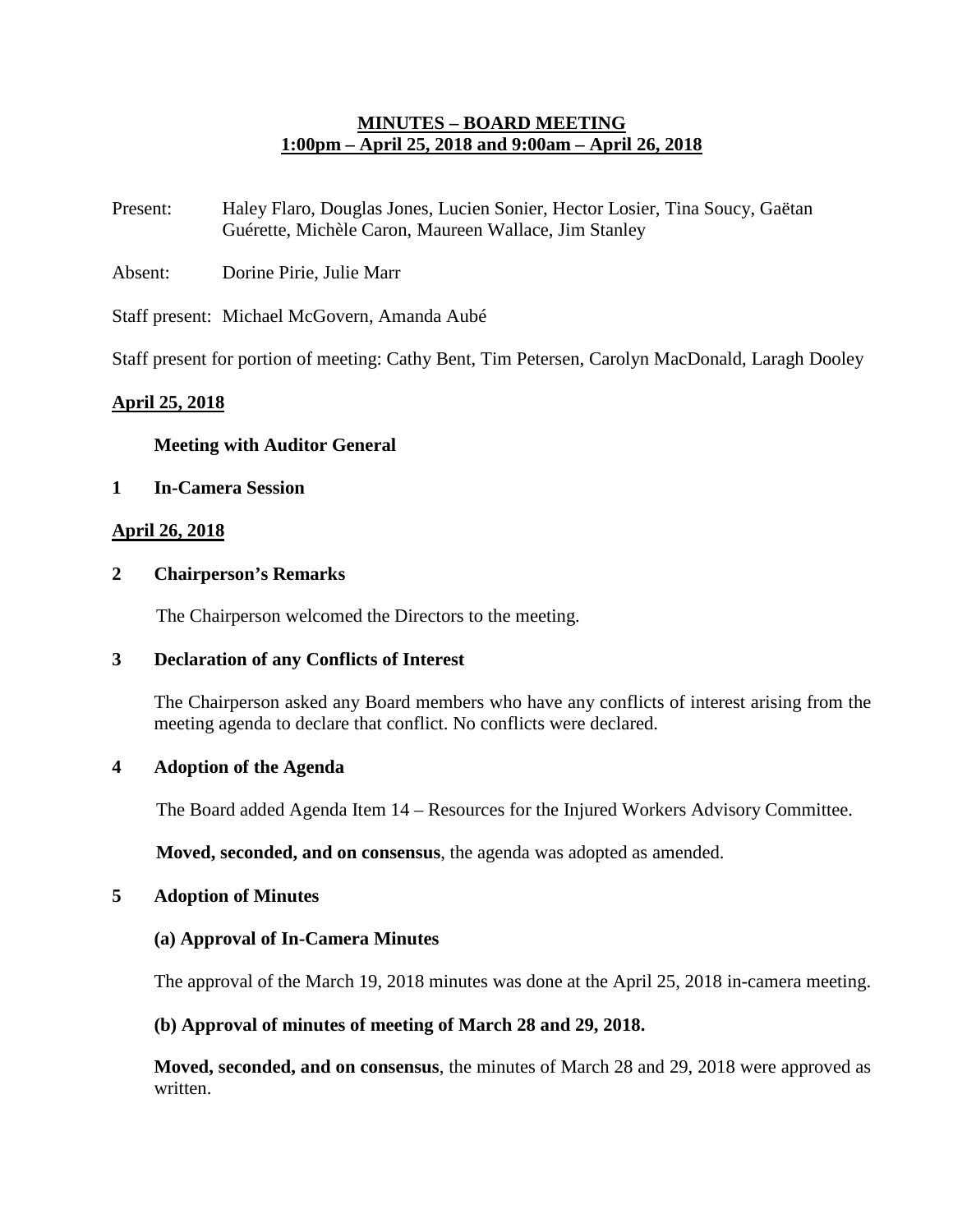# **6 President & CEO's Report**

#### Legal Department Update (M18-34)

WorkSafeNB's acting Corporate Secretary & General Counsel presented Memorandum M18- 34 to the Board of Directors which provided an update to the Board from the legal department of WorkSafeNB .

In light of a recent Supreme Court of Canada case related to an employer's duty to accommodate an injured worker, the Board directed him to continue to pursue with Government the possibility of a legislative amendment which would give authority to WorkSafeNB to enforce an employer's duty to accommodate under the *Workers' Compensation Act*. He confirmed this has been raised with the Assistant Deputy Minister of the Department of Post-Secondary Education, Training and Labour.

#### Client Experience Improvement Update (M18-36)

WorkSafeNB's Director of Service Excellence introduced Memorandum M18-36 which provided an update on various initiatives under WorkSafeNB's Client Experience Improvement Roadmap.

She reported that the Office of the Integrity Commissioner has given approval for WorkSafeNB to resume its Client Satisfaction Survey. It is anticipated that some client results will be available to share in the Summer of 2018.

She also explained the recent formation of WorkSafeNB's Service Performance Excellence and Client Experience team, which will combine the Project Management, Continuous Improvement and Program Evaluation teams under one umbrella. This combined team will be effective May 1, 2018 and will hold ownership and accountability for end-to-end processes at WorkSafeNB. She noted this has been well received across the organization.

She noted that initiatives related to WorkSafeNB's IT core systems are on hold for now as this is a critical initiative on the roadmap and may require going out for RFP. She explained the focus for now is ensuring the processes are in in good shape before making any changes to IT core systems.

### **7 Board Voting Privileges (M18-35)**

WorkSafeNB's acting Corporate Secretary & General Counsel reviewed Memorandum M18-35 which contained information related to voting privileges at Board and Board Committee meetings.

He reminded the Board it has had previous discussions on voting privileges at Board and Committee meetings, particularly in the case of the Chair and Vice-Chair. The Board discussed various issues on this matter, including what the protocol should be when a Committee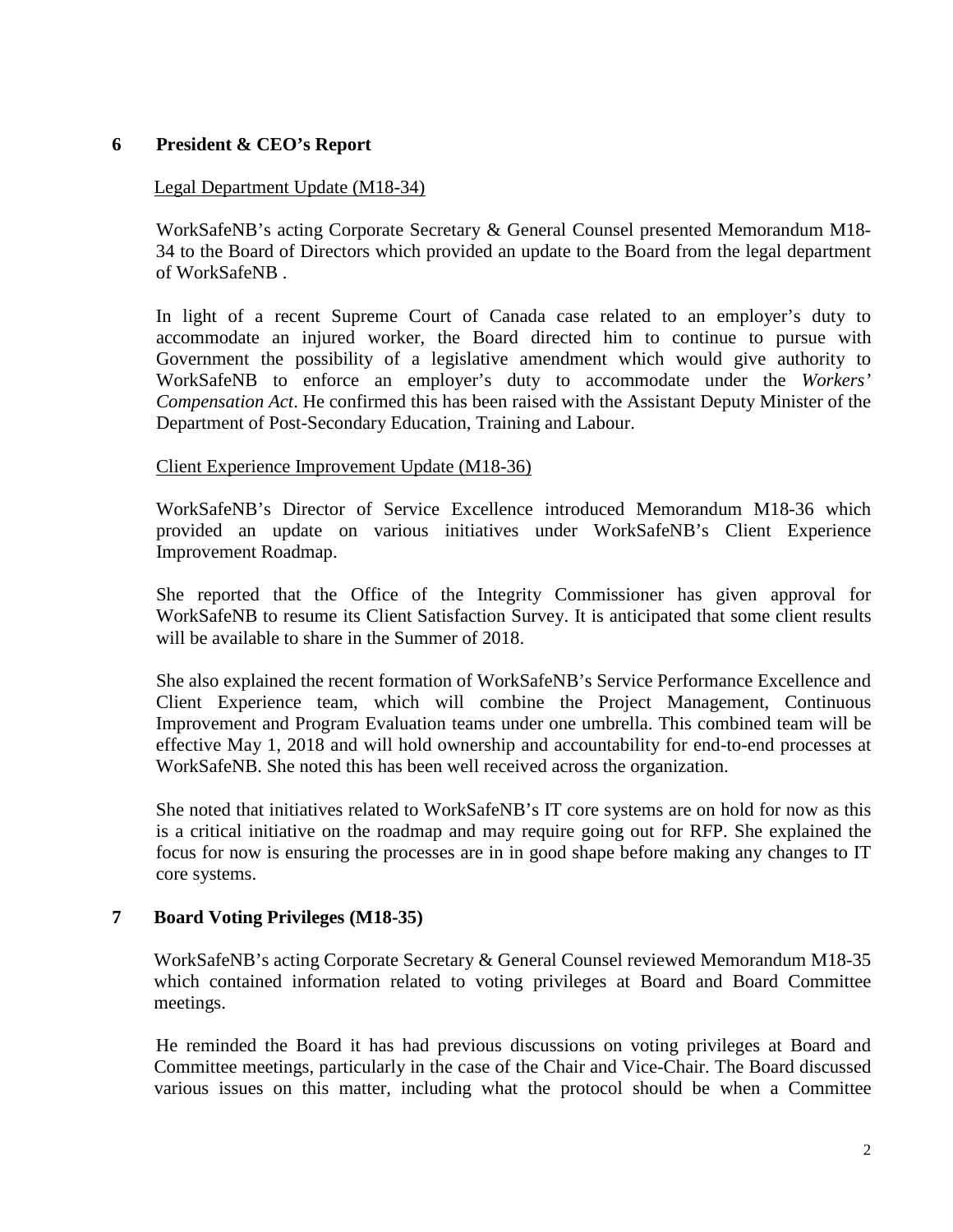disagrees on an issue, whether the Chair and Vice-Chair of the Board should act as such on Committees, and the issue of the Chair and Vice-Chair not being representative of a stakeholder group and therefore granting voting privileges to them may be seen as inconsistent with the spirit of the *WHSCC & WCAT Act*.

The Board agreed to first decide on a Committee structure, beginning with a Governance Committee, which will action a discussion item on how Committees are chaired. This will subsequently impact how voting across all Committees is done. The Board requested that WorkSafeNB's acting Corporate Secretary & General Counsel hold this item in abeyance until the Governance Committee has had an opportunity to discuss.

## **8 Governance – Balancing Decisions (M18-19)**

WorkSafeNB's Vice President of Corporate Services introduced Memorandum M18-19 related to Policy 41-012 Governance – Balancing Decisions. He explained this policy is being reviewed as part of its established 60 month review. He explained that no substantive issues with this policy have been identified. He reviewed some minor updates to the policy, including the addition of enhanced stakeholder consultation on policies which are up for review.

WorkSafeNB's Vice President of Corporate Services and WorkSafeNB's Director of Planning & Policy asked the Board to consider if the key principles contained in Policy 41-012 Governance – Balancing Decisions still reflect the wishes of the Board. The Board noted that as key principles have not changed, the policy is still effective.

The Board requested one minor change to the wording of the bulleted list in Section 3 of this policy but was otherwise in agreement with the policy as presented.

### **Moved, seconded, and on consensus**, the Board of Directors:

- Approved Policy 41-012 Governance, Balancing Decisions, Release 002; and
- Rescinded Policy 41-012 Governance, Balancing Decisions, Release 001.

## **9 Establishing a Communications Protocol for Deployment Following a Workplace Fatality or Serious Incident (M18-37)**

WorkSafeNB's Assistant Director of Planning & Policy reviewed Memorandum M18-37 related to establishing a consistent communications protocol in which prevention resources are shared with targeted audiences in a timely way following a workplace fatality or serious incident. She reviewed the look of the webpage which would house the resources with the Board.

She explained a key piece of this protocol will be to compile and maintain a list of key contacts to ensure this information is shared with the individuals best positioned to use this information in an effective way.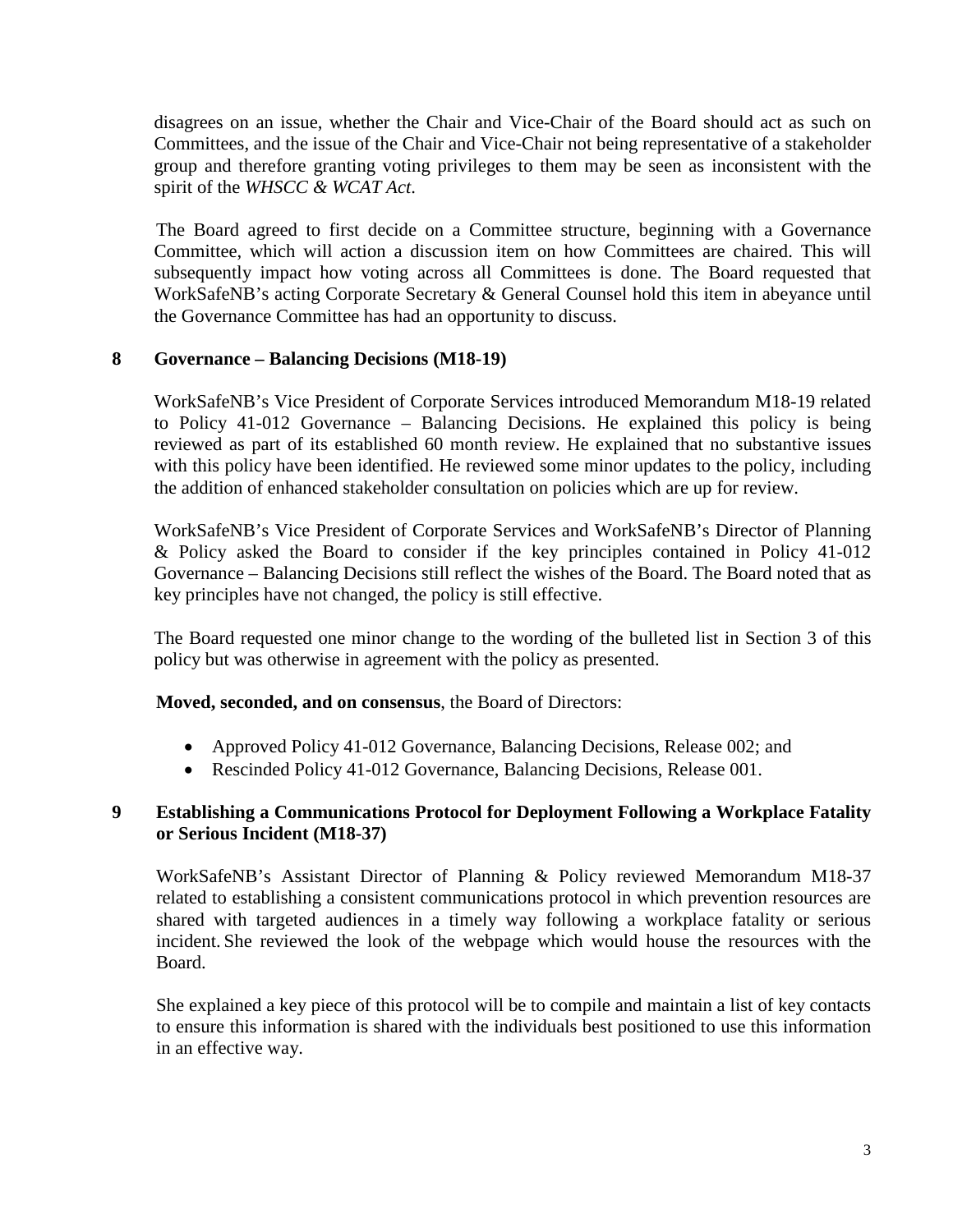The Board was in agreement with the proposed webpage design and protocol, but requested a photo or vignette be added to the incident descriptions if possible.

During discussion of this agenda item, the Board requested that information related to workplace JHSCs be brought back at a future meeting for discussion, including training and how issues are actioned by the JHSCs.

### **10 Debriefing from April 4, 2018 Stakeholder Engagement Session**

WorkSafeNB's Assistant Director of Planning & Policy briefly reviewed the Debrief Report and survey results from WorkSafeNB's Stakeholder Engagement Session on April 4, 2018.

The Board discussed the timing, format and theme for the next Stakeholder Engagement Session. The Board noted the importance of the return to work theme, but discussed it would be best to wait until later in the year to revisit this topic in order to have time to develop concrete recommendations to stakeholders. In the meantime, the Board discussed holding a session in the Fall on the topic of JHSCs and their function within a workplace.

The Board also discussed the possibility of holding an Annual General Meeting (AGM) in the future, although with the upcoming election it would not be prudent to schedule a 2018 AGM at this time.

The Board requested that the Debrief Report be revised to advise stakeholders the next session will be scheduled in the Fall of 2018 and direct them to various engagement opportunities on WorkSafeNB's website in the interim.

# **11 Skills Matrix (M18-38)**

WorkSafeNB's Assistant Director of Planning & Policy introduced Memorandum M18-38 related to the Board's Skill Matrix.

She explained this will require additional time and energy from the Board. She reviewed the skills identified in the Memorandum of Understanding, noting that nothing prevents the Board from adding additional skills to its own matrix. She reviewed some preliminary results based on a Board self-evaluation and the Board requested it be re-sent to those who have not yet completed it.

The Board confirmed the current priority will be to establish a Governance Committee and its mandate, and will move to the Skills Matrix from there.

### **12 Task List Report**

The Task List Report was provided to the Board for information only. The Board confirmed that completed Task List items will be tracked in a separate document.